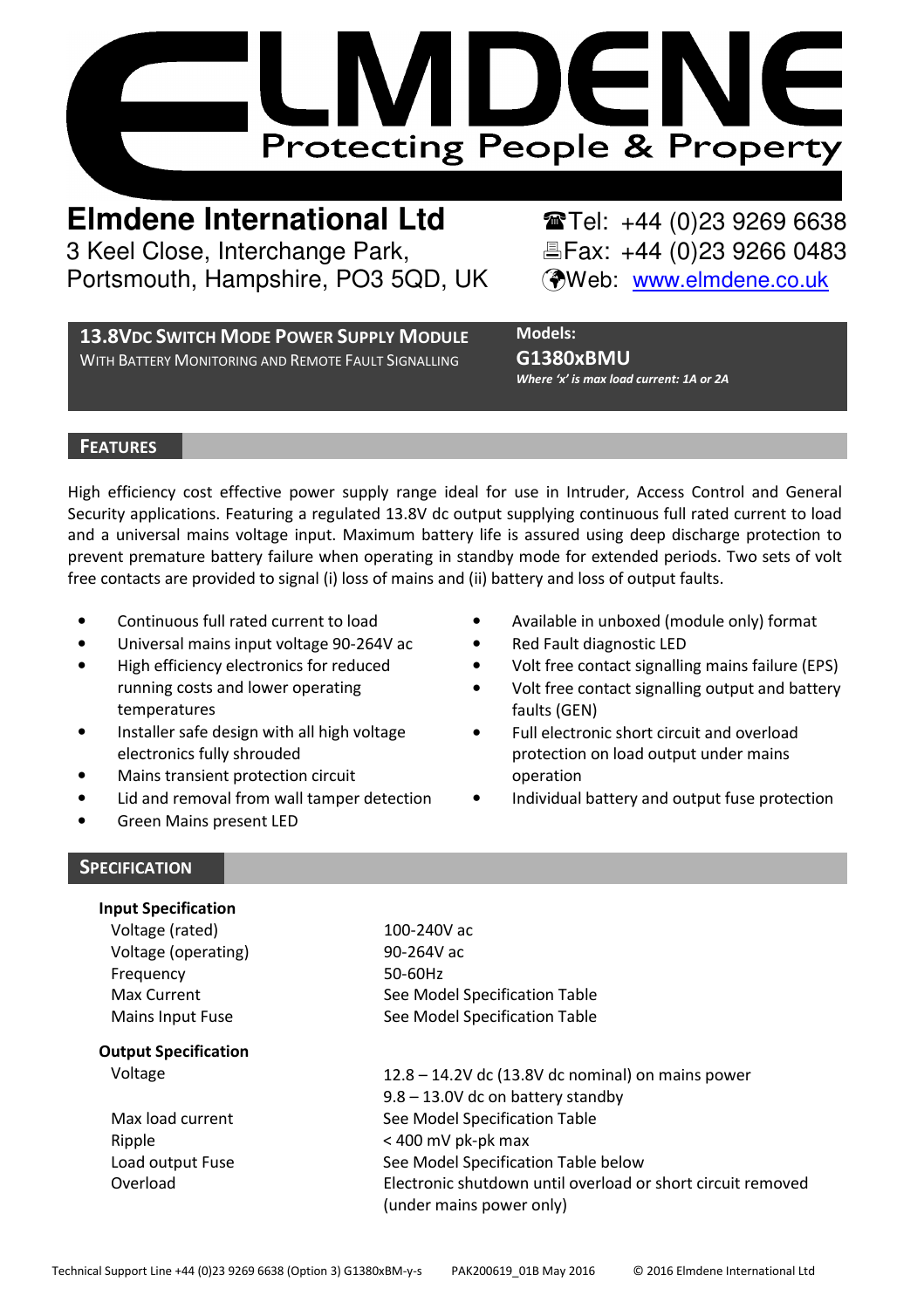## Mechanical

| <b>Product Reference</b>              | G13801BMU | G13802BMU      |
|---------------------------------------|-----------|----------------|
| Dimensions $w \times h \times d$ (mm) |           | 106 x 52 x 152 |

## Environmental

| Temperature                             | -10 to +40°C (operating) 75% RH non-condensing<br>$-20$ to $+80^{\circ}$ C (storage) |
|-----------------------------------------|--------------------------------------------------------------------------------------|
| <b>Standby Battery</b>                  |                                                                                      |
| <b>Battery Type</b>                     | 12V Valve Regulated Lead Acid                                                        |
| <b>Battery Charging Fuse protection</b> | F1.0A 20mm Glass (G13801BMU)                                                         |
|                                         | F2.0A 20mm Glass (G13802BMU)                                                         |

## Model Specification Table

|                                    | G13801BM             | G13802BM             |
|------------------------------------|----------------------|----------------------|
| Max Output Current to load         | 1Α                   | 2Α                   |
| <b>Output Fuse (20mm glass)</b>    | F <sub>1.0</sub> A   | F <sub>2.0</sub> A   |
| <b>Max Mains Input Current</b>     | $<$ 1.0A @ Full load | $<$ 1.0A @ Full load |
| Mains Input Fuse (20mm 250Vac HBC) | T2.0A                | T2.0A                |
| <b>Battery Fuse Protection</b>     | F <sub>1.0</sub> A   | F2.0A                |

# SIGNALLING OUTPUTS

| Rating:           | 0.10A @ 60Vdc 16 $\Omega$ solid state relay contacts, volt free.      |
|-------------------|-----------------------------------------------------------------------|
| EPS Fault:        | Open if Loss of mains for >8s                                         |
| <b>GEN Fault:</b> | Open if Battery terminal voltage < 11.5Vdc (when operating in standby |
|                   | with no mains present), battery not present or Output and/or battery  |
|                   | fuse blown                                                            |

#### Fault Diagnostic Table:

| <b>Red LED</b><br>(Fault)          | <b>Green LED</b><br>(Mains)        | <b>PSU Status</b>                                                              |
|------------------------------------|------------------------------------|--------------------------------------------------------------------------------|
| OFF                                | ON                                 | Normal: Battery fully charged                                                  |
| One short flash<br>every second    | ON                                 | Normal: Battery charging but not fully charged                                 |
| Flashing:                          | ON                                 | Fault: Output fuse or battery fuse blown, or battery missing                   |
| 1second On<br>OFF<br>1 second Off  | Fault: No mains, output fuse blown |                                                                                |
| One short flash<br>every 3 seconds | OFF                                | Fault: No mains, battery supplying load.                                       |
| OFF                                | OFF                                | Fault: No mains, No output, Batteries disconnected or completely<br>discharged |

# **CONNECTIONS**

| $O/P + -$  | Connection to equipment to be powered (Observe polarity)              |
|------------|-----------------------------------------------------------------------|
| EPS Fault: | Relay output for mains fail. Open if loss of mains.                   |
| GEN Fault: | Relay output for General Fault. Open in fault condition               |
| BATT +. -  | Connection to standby battery. Use cables provided (Observe polarity) |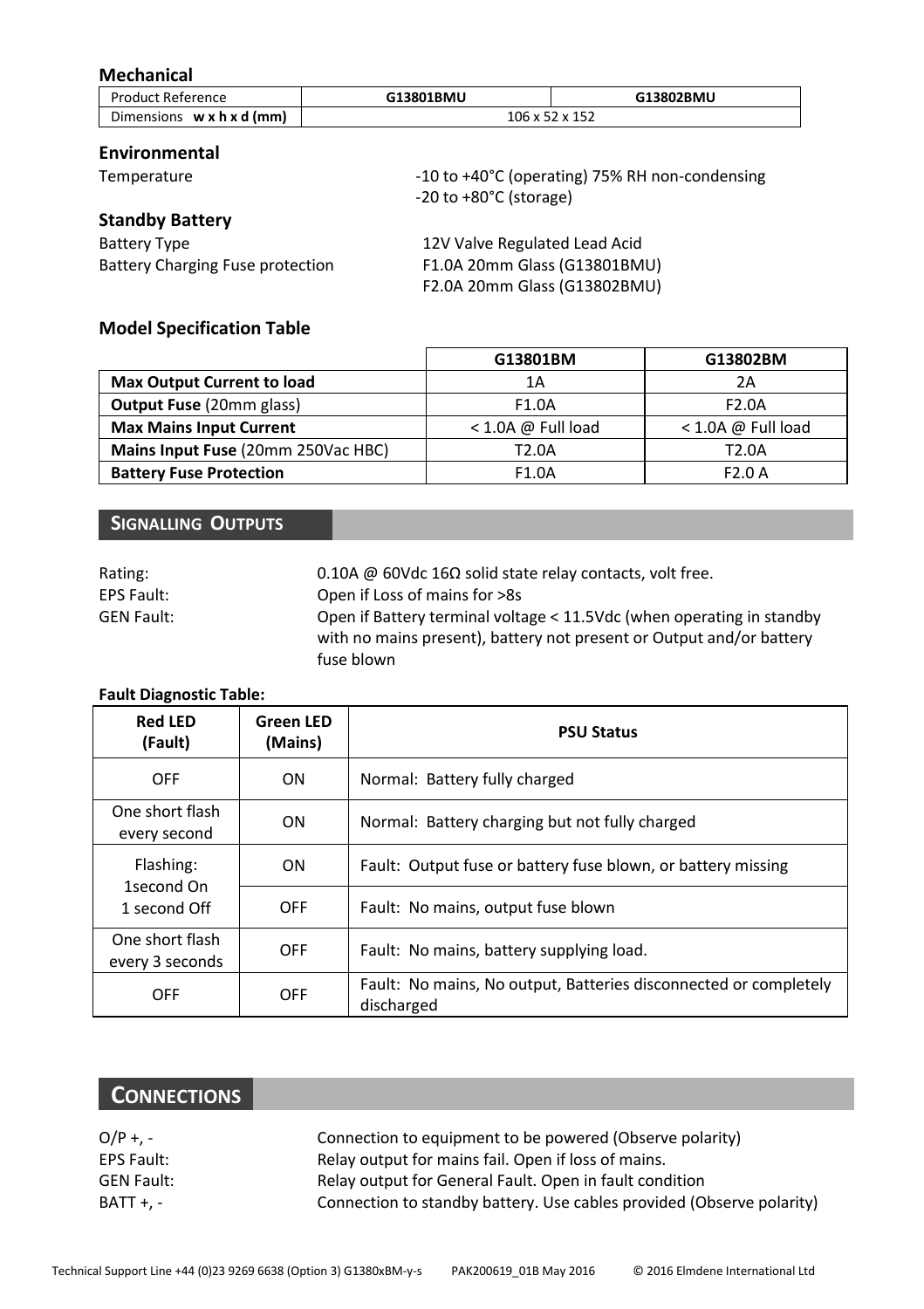#### INSTALLATION INSTRUCTIONS

This unit is only suitable for installation as permanently connected equipment. This PSU is NOT SUITABLE for external installation. This unit must be fed from a mains power source having a separate (approved) disconnect device and fitted with a fuse or other over-current protection device rated at 3A maximum. Ensure that the disconnect device used has appropriate earth fault protection to the applicable standard. EQUIPMENT MUST BE EARTHED. Before installation, ensure that external disconnect device is OFF. The PSU should be installed according to all relevant safety regulations applicable to the application.

#### Mounting

- 1) Mount securely in correct orientation allowing minimum clearance see Fig. 1.0
- 2) Route mains and low voltage output cables via different knockouts and/or cable entry holes.
- 3) Use bushes and cable glands rated to UL94 HB minimum.







#### Mains Power Up

- 4) Attach correctly rated mains cable (minimum 0.5mm<sup>2</sup> [3A], 300/500Vac). Fasten with cable ties.
- 5) Apply mains power.
	- Check for 13.8Vdc on load outputs.
		- Check Green Mains LED is ON.
- 6) Disconnect mains power.

#### Load Output

- 7) Attach correctly rated load cable and fasten using cable ties. Note polarity.
- 8) Apply mains power.
	- Check Green Mains LED is ON.
		- NOTE: Red Fault LED may flash to indicate no battery has been connected, this is normal. Verify load is operating correctly.
- 9) Disconnect mains power.

#### Signalling

10) Connect EPS and GEN fault outputs to appropriate inputs of Control and Indicating Equipment (CIE).

#### Standby Battery

11) Attach battery cables to terminal block and batteries. NOTE: ensure correct polarity of battery connections: +ve use Red lead, -ve use Black lead.